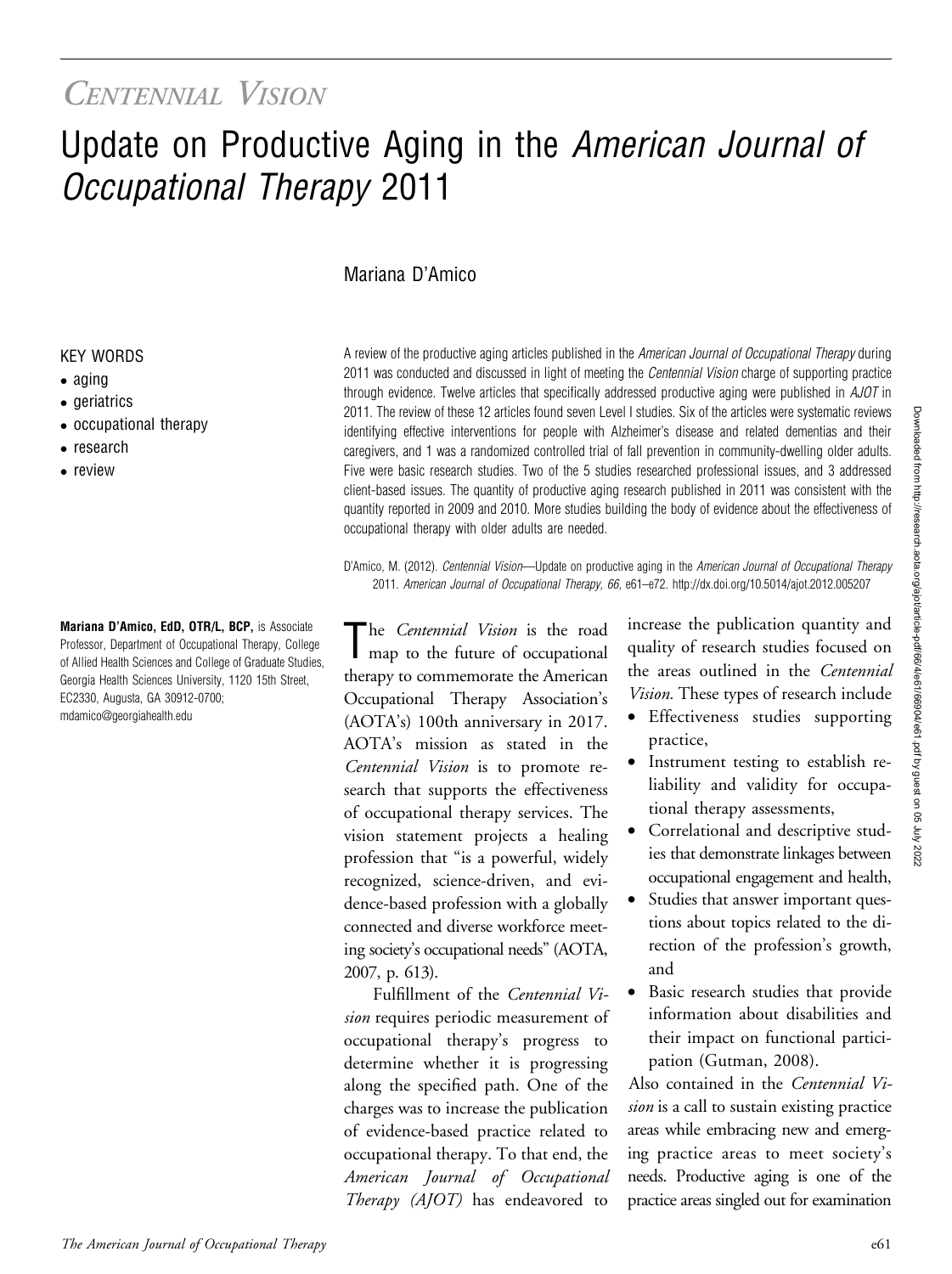(AOTA, 2007; Baum, 2006). In this review, I evaluate the progress of AJOT publications related to productive aging during 2011.

### Method

The editor of  $A$ *JOT* screened all research articles published or accepted for publication in AJOT during 2011. Twelve articles were identified that related to productive aging practice, which represented approximately 16% of all research articles published in  $A$ *JOT* during the year. I read and reviewed all articles and have broad experience in productive aging, occupational therapy, and evidence-based practice. All articles were categorized according to research levels on the basis of the AOTA Evidence-Based Literature Review Project Levels of Evidence Rating System (Table 1; Lieberman & Scheer, 2002). Articles were evaluated using criteria provided by the AJOT editor and summarized in Table 2. The sections that follow are organized according to the categories set out in the Centennial Vision.

#### Effectiveness Studies

Only 1 effectiveness study was published in 2011. Schepens, Panzer, and Goldberg (2011) conducted a threegroup randomized controlled trial (RCT) for fall prevention education with community-dwelling older adults  $\geq 65$  yr old. Schepens et al. used a multimedia fall program (MFP) and two types of evidence-based instructional strategies. The authentic education group combined the MFP and Situated Learning Theory by using the participants' real-life concerns. The motivation group combined MFP and the Attention–Relevance–Confidence– Satisfaction model (Keller, 1987, cited in Schepens et al., 2011). Schepens et al. found that using the MFP combined with either instructional strategy was beneficial to both education groups. However, they found that the motivation group engaged in more fall prevention strategies than the authentic group.

Six systematic reviews of intervention strategies for people with Alzheimer's disease and related dementias and their caregivers were published in 2011 as part of the AOTA's Evidence-Based Practice project (Jensen & Padilla, 2011; Letts, Edwards, et al., 2011; Letts, Minezes, et al., 2011; Padilla, 2011a, 2011b; Thinnes & Padilla, 2011). The systematic reviews focused specifically on delineating effective interventions for fall prevention; occupation to improve quality of life, health, and satisfaction for clients and caregivers; environmental modifications; perceptual abilities; modification of activity demands; and educational and supportive strategies for caregivers of people with Alzheimer's disease and related dementias. All the studies strongly supported the inclusion of staff and caregiver education as an effective intervention to maximize participation, positive interactions, and health of both the clients and the

caregivers. Thinnes and Padilla (2011) found that caregivers who received occupational therapy sessions providing education about problem solving, task simplification, communication strategies, and home modifications had a decreased need for assistance, experienced fewer behavioral occurrences, and had a greater sense of mastery and self-efficacy. They also found that provision of coping skills training mediated caregiver stress and depression and delayed institutionalization of the family member with Alzheimer's disease.

Client-specific interventions that were most effective included providing structured, individually tailored leisure and self-care activities commensurate with the client's abilities, Montessori activities, and small-group social participation opportunities (Letts, Edwards, et al., 2011; Padilla, 2011a, 2011b). Use of sensory integration techniques and multisensory stimulation to maintain perceptual abilities of people with Alzheimer's disease had little to no evidence to support their benefit (Letts, Minezes, et al., 2011). Environmental modifications such as increased light intensity, environmental sounds, aromatherapy, and ambient music were found to have mixed or low benefit to mediate behavior and agitation among this population. However, the use of familiar music was found to be more effective in assuaging agitation and aggression (Padilla, 2011a). Other environmental modifications identified as effective were the use of visual barriers to deter

Table 1. American Occupational Therapy Association Evidence-Based Literature Review Project Levels of Evidence Rating System

| Level of Evidence | <b>Definitions</b>                                                                                 |
|-------------------|----------------------------------------------------------------------------------------------------|
| Level I           | Systematic reviews, meta-analyses, randomized controlled trials                                    |
| Level II          | Two groups, nonrandomized studies (e.g., cohort, case-control)                                     |
| Level III         | One group, nonrandomized (e.g., before and after, pretest and posttest)                            |
| Level IV          | Descriptive studies that include analysis of outcomes (e.g., single-subject design, case series)   |
| Level V           | Case reports and expert opinion that include narrative literature reviews and consensus statements |

Note. From "Evidence-Based Medicine: What It Is and What It Isn't" by D. L. Sackett, W. M. Rosenberg, J. A. Muir Gray, R. B. Haynes, & W. S. Richardson, 1996, British Medical Journal, 312, pp. 71–72. Copyright © 1996 by the British Medical Association. Adapted with permission.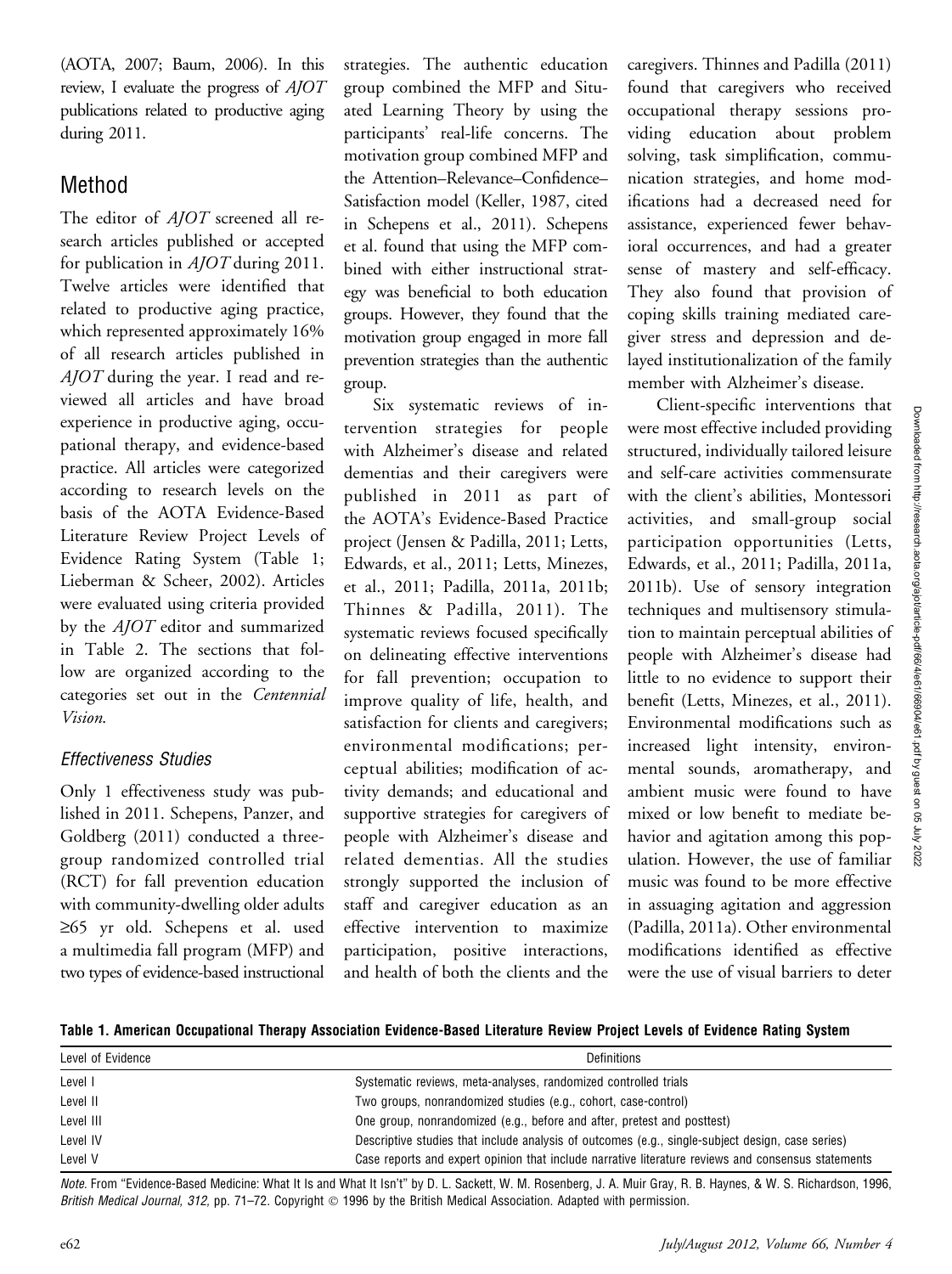| Study Limitations                           | Small sample size. Two different<br>No data from use of algorithm.<br>rehab specialists and different<br>centers with multiple driving<br>AMPS raters. Different BTW<br>routes related to locations.                                                                                                                                                                                                                                                                                                                                               |                                                                                                                                                                                                                  | periods, heterogeneity of studies,<br>Small sample sizes, staff training<br>dementia from total population<br>receiving interventions, lack of<br>dropout rates, inconsistencies<br>in separating population with<br>inconsistency, nonequivalent<br>groups, limited intervention<br>statistical reporting.                               | (Continued)<br>Small sample sizes; no replication<br>of studies at each disease stage;<br>studies; small amount of high-<br>level evidence; limited number     |
|---------------------------------------------|----------------------------------------------------------------------------------------------------------------------------------------------------------------------------------------------------------------------------------------------------------------------------------------------------------------------------------------------------------------------------------------------------------------------------------------------------------------------------------------------------------------------------------------------------|------------------------------------------------------------------------------------------------------------------------------------------------------------------------------------------------------------------|-------------------------------------------------------------------------------------------------------------------------------------------------------------------------------------------------------------------------------------------------------------------------------------------------------------------------------------------|----------------------------------------------------------------------------------------------------------------------------------------------------------------|
| Results                                     | than referring to a Driving Rehabilitation<br>scores but not on AMPS motor scores.<br>who might be an at-risk driver, which<br>may be more cost- and time-effective<br>between driving ability and the AMPS<br>observational performance evaluation<br>People with the lowest process skills<br>significant effect on AMPS process<br>of IADLs can assist in determining<br>Significant relationship was found<br>should not be referred for a BTW<br>scores. On-road driving had a<br>Occupational therapists using<br>assessment.<br>Specialist. |                                                                                                                                                                                                                  | results than single-focus interventions.<br>improved gait, balance, and strength,<br>including staff training on awareness<br>Multifaceted intervention had better<br>and multidisciplinary interventions,<br>Motor intervention focused on<br>and prevention, benefited the<br>population most.                                          | individuals with early stage dementias to<br>evidence for training and using assistive<br>physical and cognitive devices for<br>Studies showed low to moderate |
| <b>Outcome Measures</b><br>Intervention and | Algorithm for general practice<br>occupational therapists when<br>instrumental activity of daily<br>compared with BTW driving<br>considering the complex<br>AMPS outcomes were<br>assessment outcomes.<br><b>Outcome Measures</b><br>living of driving<br>Intervention<br>None                                                                                                                                                                                                                                                                     |                                                                                                                                                                                                                  | • Changes in frequency of falls<br>categorized as exercise/motor,<br>multidisciplinary interventions,<br>Interventions included were<br>staff-directed interventions,<br>intervention fall reduction<br>Severity of fall injuries<br>multifaceted, and single<br><b>Outcome Measures</b><br>Meta-analysis<br>Interventions<br>strategies. | assistance, cognitive assistance<br>• Assistive devices for physical<br>Interventions                                                                          |
| Level/Design/Participants                   | patients' abilities to return to driving<br>Convenience sample of occupational<br>therapists' and driving rehabilitation<br>specialists' assessment results of<br>driving evaluation centers that<br>used same IADL assessment<br>$N = 61$ ; 55 completed; 56%<br>Black; 4% other or unknown<br>Convenience samples of two<br>experimental, multivariate<br>Embedded Level II quasi-<br>female, 81% White; 15%<br>Mean age: 50.22 yr<br>Descriptive study<br>group design                                                                          | Those who did not complete either<br>5 cognitive issues or dementia;<br>22 had neurological disorders;<br>13 healthy older adults living<br>assessment were excluded.<br>the AMPS or the BTW<br>in the community | considered to fit within the scope<br>of people with AD or dementias,<br>of occupational therapy practice<br>Inclusion criteria: Population<br>and intervention approaches<br>$N = 12$ articles: 7 Level I:<br>3 SR, 4 RCT; 4 Level III,<br>Systematic review<br>1 Level IV<br>Level                                                      | Systematic review<br>Level I                                                                                                                                   |
| Study Objectives                            | and knowledge to address<br>the Occupational Therapy<br>therapists have the skills<br>To illustrate how general<br>practice occupational<br>occupation using an<br>Practice Framework<br>algorithm based on<br>driving as a valued                                                                                                                                                                                                                                                                                                                 |                                                                                                                                                                                                                  | determine the effectiveness<br>of interventions to prevent<br>To review the evidence to<br>falls in persons with AD<br>and related dementias                                                                                                                                                                                              | To review the evidence for<br>the effect of interventions<br>designed to establish,<br>modify, and maintain                                                    |
| Author/Year                                 | Reistetter,<br><b>Dickerson</b><br>Monahan<br>Davis, &<br>(2011)                                                                                                                                                                                                                                                                                                                                                                                                                                                                                   |                                                                                                                                                                                                                  | Padilla (2011)<br>Jensen &                                                                                                                                                                                                                                                                                                                | Letts, Edwards,<br>et al. (2011)                                                                                                                               |

#### The American Journal of Occupational Therapy e63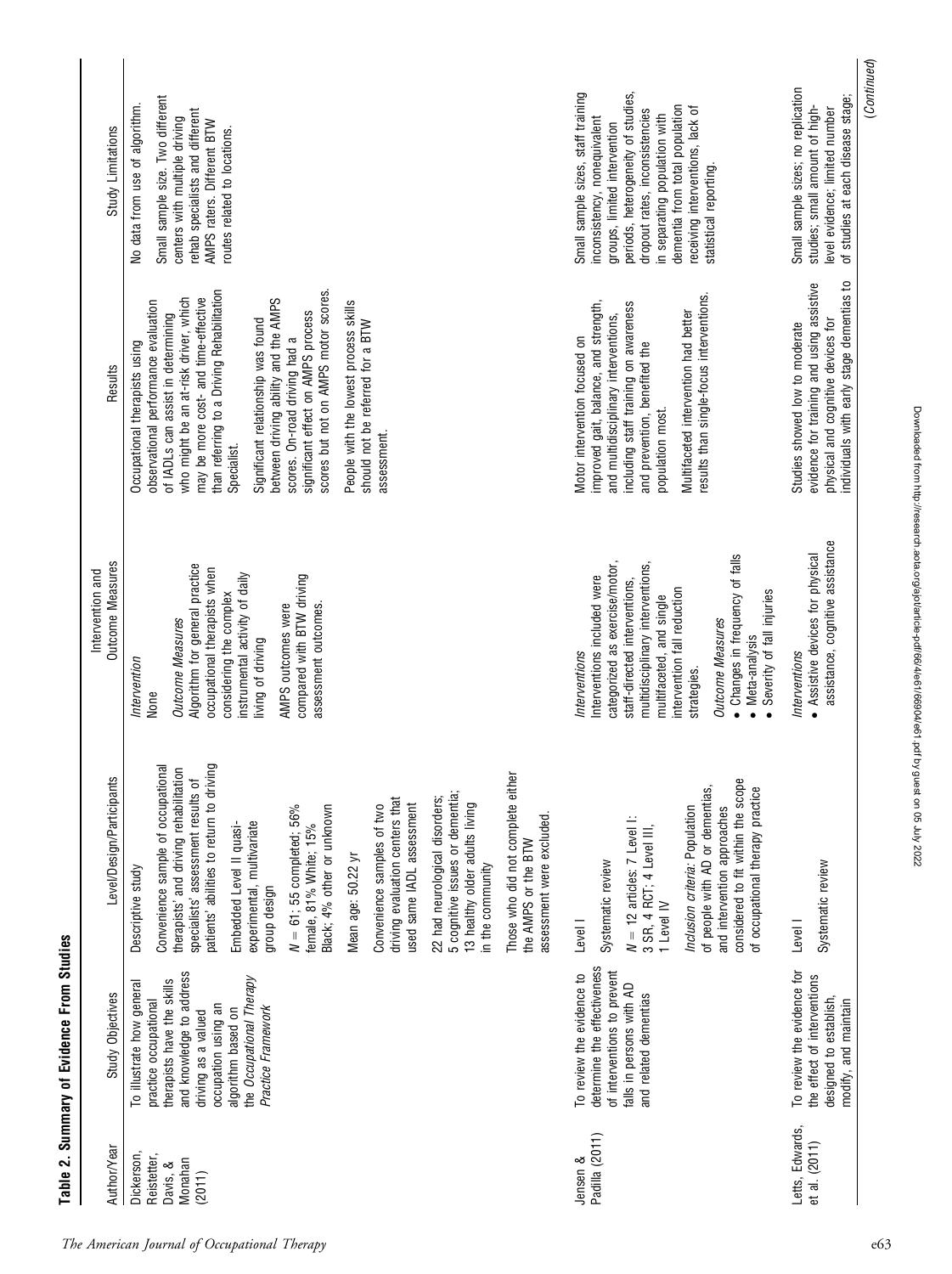| Study Limitations                    | mixed disease stages; and limited<br>ability for generalization.                                                                                                                                                                                                                                                                                                                                                                                                                                                                                                                                                                                                                                                                                                                                                                                                                                             | of the disease process; inadequate<br>Small sample size; no replication<br>disease process; limited number<br>generalization; limited carryover<br>of studies related to each stage<br>during various stages of the<br>statistical analysis in some<br>studies; studies conducted<br>of benefits of intervention.<br>studies; limited ability for                                                                                                                                                                                                                                                                                                                                                                                                                                                                     | (Continued) |
|--------------------------------------|--------------------------------------------------------------------------------------------------------------------------------------------------------------------------------------------------------------------------------------------------------------------------------------------------------------------------------------------------------------------------------------------------------------------------------------------------------------------------------------------------------------------------------------------------------------------------------------------------------------------------------------------------------------------------------------------------------------------------------------------------------------------------------------------------------------------------------------------------------------------------------------------------------------|-----------------------------------------------------------------------------------------------------------------------------------------------------------------------------------------------------------------------------------------------------------------------------------------------------------------------------------------------------------------------------------------------------------------------------------------------------------------------------------------------------------------------------------------------------------------------------------------------------------------------------------------------------------------------------------------------------------------------------------------------------------------------------------------------------------------------|-------------|
| Results                              | eisure activities for clients and caregivers<br>small groups or 1:1 improved perception<br>to be a viable activity for this population<br>moderate to strong evidence for training<br>There was moderate to strong evidence<br>that social participation opportunities in<br>mproved perceptions of QoL and basic<br>improved performance, communication,<br>engagement, and perceived satisfaction.<br>participate in daily activities. There was<br>Moderate to strong evidence supported<br>QoL by providing in-home support and<br>of well-being by clients and caregivers.<br>meals, and self-care participation with<br>intervention for caregivers and clients.<br>that providing tailored and structured<br>caregivers and staff in strategies for<br>support for improved perceptions of<br>Studies showed moderate to strong<br>The drama group was not found<br>physical health for both parties. | barriers to deter exiting through doors<br>programs. Low evidence supported the<br>hallucinations and agitation. Moderate<br>sitting time. Mixed evidence supported<br>intensity during mealtime to increase<br>consumption and decrease agitation.<br>population. Low evidence supported<br>evidence supports the use of visual<br>There was low to moderate evidence<br>Optical interventions may decrease<br>for use of environmental designs of<br>use of multisensory stimulation and<br>evidence for use of increased light<br>decreasing agitation and increasing<br>No evidence supported the use of<br>murals and L-shaped corridors for<br>Studies showed low to moderate<br>the effectiveness of way-finding<br>sensory integration with this<br>Snoezelen <sup>®</sup> interventions.<br>while wandering. |             |
| Outcome Measures<br>Intervention and | for clients and caregivers re: using<br>kit-based activity intervention and<br>compensatory and environmental<br>Neuropsychological rehabilitation<br>Reminiscence and drama groups<br>Walking when able, conversation<br>feeding/eating and use of family<br>sensorimotor recreational items<br>or cognitive simulation from an<br>residential facility interventions<br>Staff and caregiver training for<br>Home-based interventions and<br>Tailored Activity Program;<br>individual volunteer<br><b>Outcome Measures</b><br>Music therapy<br>Percentages<br>• Frequencies<br>style meals<br>strategies<br>p values<br>$\bullet$<br>$\bullet$<br>$\bullet$<br>$\bullet$<br>$\bullet$<br>$\bullet$                                                                                                                                                                                                          | environmental design, or way-finding<br>intervention, use of visual barriers,<br>Interventions provided were either<br>for maintaining perceptual ability<br>programs, or targeted to change<br>intervention, sensory integration,<br>through compensatory methods,<br>group therapy, and exposure to<br>including light intensity/optical<br>multisensory or Snoezelen®<br>perceptual abilities through<br>• Descriptive statistics<br><b>Outcome Measures</b><br>sensory stimuli.<br>Percentages<br>Interventions<br>p values<br>Means<br>t tests                                                                                                                                                                                                                                                                   |             |
| Level/Design/Participants            | $\overline{\mathsf{S}}$<br>$\geq$<br>Studies related to occupations, QoL,<br>health and wellness, and client and<br>within studies included individuals<br>Level II, 11 Level III, and 7 Level<br>caregiver satisfaction Populations<br>with AD or related dementias and<br>reports, dissertations and theses.<br>$N = 26$ studies: 7 Level I RCTs,<br>Inclusion criteria: Peer-reviewed<br>proceedings, non-peer-reviewed<br>scientific literature published in<br>Exclusion criteria: Data from<br>research literature, research<br>presentations, conference<br>Sample populations:<br>their caregivers.<br>English.                                                                                                                                                                                                                                                                                      | scientific literature published in English.<br>and<br>$N = 31$ studies: 10 Level I, including<br>interventions designed to improve or<br>$\epsilon$<br>abilities in individuals with AD and<br>related dementias. Peer-reviewed<br>reports, dissertations and theses.<br>6 Level II; 6 Level III; 7 Level IV;<br>Inclusion criteria: Studies related<br>modify and maintain perceptual<br>proceedings, non-peer-reviewed<br>SRs, RCTs, and meta-analyses;<br>Exclusion criteria: Data from<br>research literature, research<br>presentations, conference<br>Systematic review<br>2 qualitative<br>Level I                                                                                                                                                                                                             |             |
| Study Objectives                     | caregiver satisfaction for<br>wellness, and client and<br>and social participation<br>ADLS, IADLS, leisure,<br>people with AD and<br>on QoL, health and<br>related dementias                                                                                                                                                                                                                                                                                                                                                                                                                                                                                                                                                                                                                                                                                                                                 | maintain perceptual abilities<br>performance of people with<br>To review the evidence for<br>AD and related dementias<br>the effect of interventions<br>designed to modify and<br>on the occupational                                                                                                                                                                                                                                                                                                                                                                                                                                                                                                                                                                                                                 |             |
| Author/Year                          |                                                                                                                                                                                                                                                                                                                                                                                                                                                                                                                                                                                                                                                                                                                                                                                                                                                                                                              | Letts, Minezes,<br>et al. (2011)                                                                                                                                                                                                                                                                                                                                                                                                                                                                                                                                                                                                                                                                                                                                                                                      |             |

e64 July/August 2012, Volume 66, Number 4

Downloaded from http://research.aota.org/ajot/article-pdf/66/4/e61/66904/e61.pdf by guest on 05 July 2022

Downloaded from http://research.aota.org/ajot/article-pdf/66/4/e61/66904/e61.pdf by guest on 05 July 2022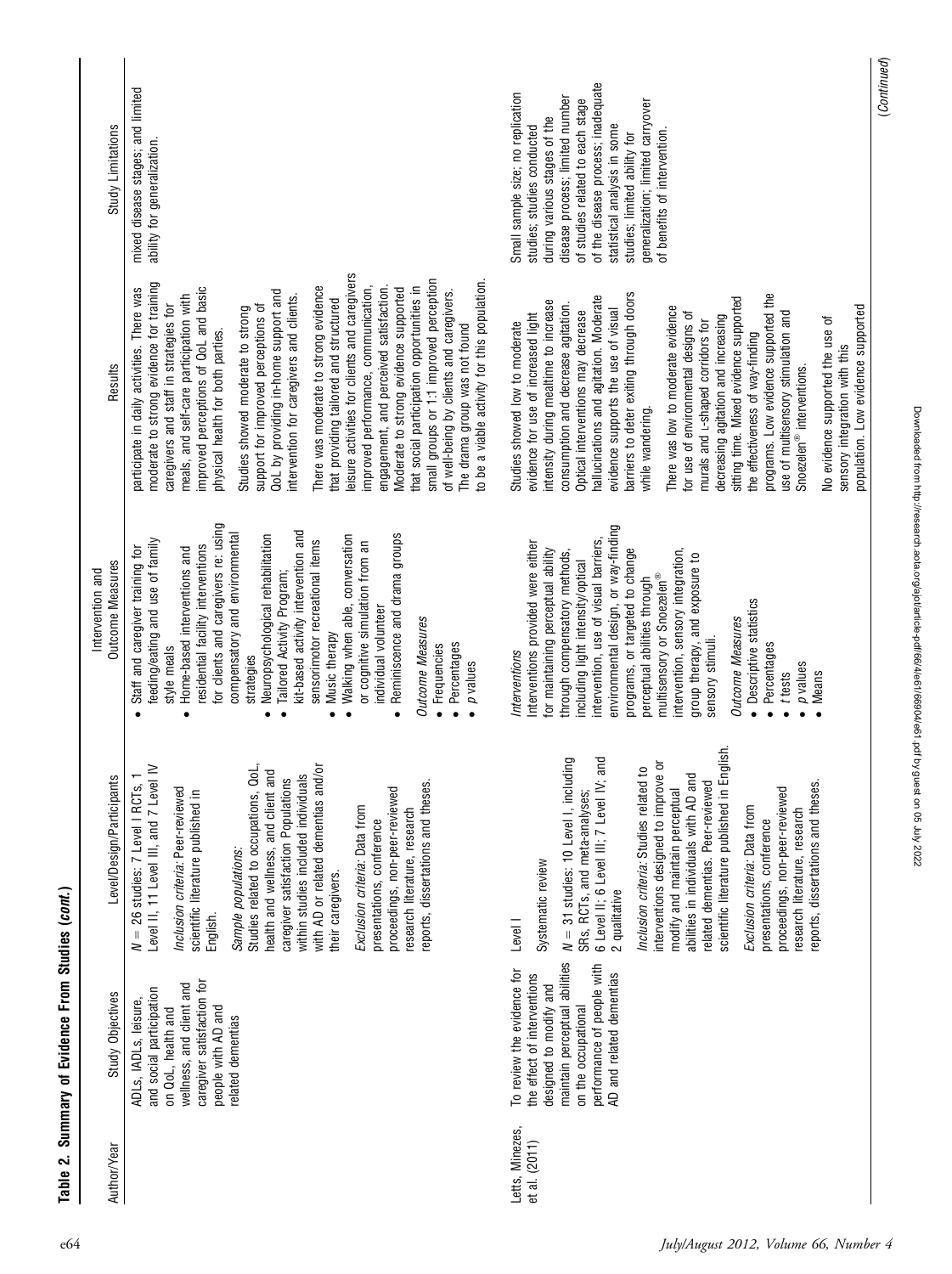| Exclusion criteria: Data from presentations,<br>behavior, and performance of people with<br>9 RCTs; 7 Level II; 1 Level III; 1 Level IV<br>AD and related dementias. Peer-reviewed<br>scientific literature published in English.<br>reviewed research literature, research<br>Inclusion criteria: Studies related to<br>34 studies: 25 Level I, 16 SRs and<br>conference proceedings, non-peer-<br>environment-based interventions,<br>reports, dissertations and theses.<br>Systematic review<br>Level I<br>To review the evidence<br>performance of people<br>affect, behavior, and<br>with AD and related<br>intervention on the<br>environment-based<br>for the efficacy of<br>dementias<br>Padilla (2011a) | (Snoezelen and Montessori),<br>Environmental, multisensory<br>Interventions                                                                                                                                                                                              | group intervention for perceptual                                                                                                                                                                                                                                                                                                                                                                                                                                                                                                                                                                                                 |                                                                                                                                                                                                        |
|------------------------------------------------------------------------------------------------------------------------------------------------------------------------------------------------------------------------------------------------------------------------------------------------------------------------------------------------------------------------------------------------------------------------------------------------------------------------------------------------------------------------------------------------------------------------------------------------------------------------------------------------------------------------------------------------------------------|--------------------------------------------------------------------------------------------------------------------------------------------------------------------------------------------------------------------------------------------------------------------------|-----------------------------------------------------------------------------------------------------------------------------------------------------------------------------------------------------------------------------------------------------------------------------------------------------------------------------------------------------------------------------------------------------------------------------------------------------------------------------------------------------------------------------------------------------------------------------------------------------------------------------------|--------------------------------------------------------------------------------------------------------------------------------------------------------------------------------------------------------|
|                                                                                                                                                                                                                                                                                                                                                                                                                                                                                                                                                                                                                                                                                                                  |                                                                                                                                                                                                                                                                          | improvements related to occupational<br>performance.                                                                                                                                                                                                                                                                                                                                                                                                                                                                                                                                                                              |                                                                                                                                                                                                        |
|                                                                                                                                                                                                                                                                                                                                                                                                                                                                                                                                                                                                                                                                                                                  | bright light therapy, ambient<br>music, natural sounds, and<br><b>Outcome Measure</b><br>aromatherapy.<br>Percentages<br>, affect,                                                                                                                                       | behavior. Pictures with names on room<br>environmental interventions to improve<br>modifications of occluding door knobs<br>and clients' preferred music decreased<br>doors assisted some clients to locate<br>Montessori activities, ambient music,<br>There was mixed evidence for use of<br>benefits of aroma therapy and bright<br>engagement and reality orientation<br>functional performance or for the<br>agitation. Active music promoted<br>and doorways decreased exiting<br>There was minimal support for<br>their own room independently.<br>light therapy. Environmental<br>Snoezelen multisensory<br>intervention. | question, designs, or methods; no<br>Small sample sizes; nonequivalent<br>controls; no replication of study<br>generalization available.                                                               |
| Exclusion criteria: Data from presentations,<br>individuals with AD or related dementias<br>interventions designed to modify activity<br>scientific literature published in English.<br>demands of self-care and leisure, and<br>and/or their caregivers. Peer-reviewed<br>reviewed research literature, research<br>Inclusion criteria: Studies related to<br>conference proceedings, non-peer-<br>$N = 10$ studies: 7 Level I: 6 RCT<br>reports, dissertations and theses.<br>Systematic review<br>1 SR; 3 Level III<br>Level  <br>demands in the care of<br>To review the evidence<br>for the effectiveness of<br>modification of activity<br>people with AD                                                  | Matching client skills/interests, using<br>cues, and providing compensatory<br>and environmental strategies such<br>adaptive equipment, and caregiver<br>as environmental modifications,<br><b>Outcome Measures</b><br>None reported<br>Intervention<br>education.<br>က် | Improvement of participation in<br>modifying activities that match<br>concise verbal cues; providing<br>can occur by selecting and/or<br>retained skills; setting up the<br>environment; providing short<br>ADLs and other occupations<br>the person's highest level of<br>environment; labeling the<br>distractions; and training<br>visual cues; removing<br>the caregiver.                                                                                                                                                                                                                                                     | minimal to no follow-up measures<br>unclear measurement procedures;<br>Small sample sizes; convenience<br>samples; lack of blinding in all<br>but one study; inconsistent or<br>of treatment outcomes. |
| Convenience sample<br>Descriptive study<br>factors that can predict<br>health-related lifestyles<br>To explore personal<br>Peralta-Catipon<br>& Hwang (2011)                                                                                                                                                                                                                                                                                                                                                                                                                                                                                                                                                     | Intervention<br>None                                                                                                                                                                                                                                                     | The number of chronic diseases or<br>impairments and self-rated health<br>were two strong predictors for                                                                                                                                                                                                                                                                                                                                                                                                                                                                                                                          | personal factors that could relate<br>Convenience sample, unable to<br>generalize from study; not all                                                                                                  |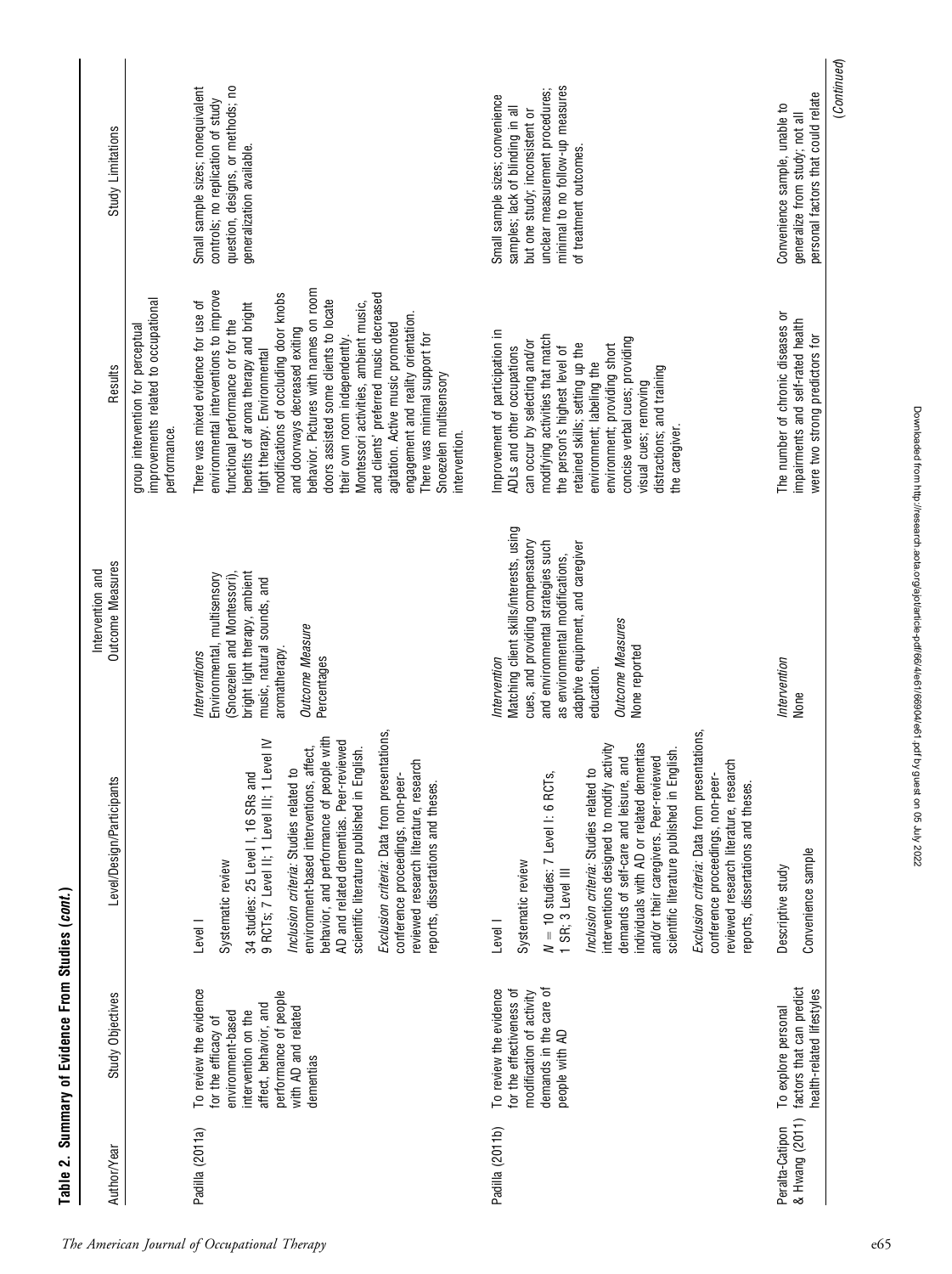| Author/Year                               | Study Objectives                                                                                                                                                                                               | Level/Design/Participants                                                                                                                                                                                                                                                                                                                                                                                                                                                                                                                                                                                                                                       | <b>Outcome Measures</b><br>Intervention and                                                                                                                                                                                                                                                                                                                                                                                                                                                                                                                                                                                                                                                                                                                                                                                                                                                                                                                                                                                                                                      | Results                                                                                                                                                                                                                                                                                                                                                                                                          | Study Limitations                                                                                                                                                                       |
|-------------------------------------------|----------------------------------------------------------------------------------------------------------------------------------------------------------------------------------------------------------------|-----------------------------------------------------------------------------------------------------------------------------------------------------------------------------------------------------------------------------------------------------------------------------------------------------------------------------------------------------------------------------------------------------------------------------------------------------------------------------------------------------------------------------------------------------------------------------------------------------------------------------------------------------------------|----------------------------------------------------------------------------------------------------------------------------------------------------------------------------------------------------------------------------------------------------------------------------------------------------------------------------------------------------------------------------------------------------------------------------------------------------------------------------------------------------------------------------------------------------------------------------------------------------------------------------------------------------------------------------------------------------------------------------------------------------------------------------------------------------------------------------------------------------------------------------------------------------------------------------------------------------------------------------------------------------------------------------------------------------------------------------------|------------------------------------------------------------------------------------------------------------------------------------------------------------------------------------------------------------------------------------------------------------------------------------------------------------------------------------------------------------------------------------------------------------------|-----------------------------------------------------------------------------------------------------------------------------------------------------------------------------------------|
|                                           | of community-dwelling<br>older adults                                                                                                                                                                          | 105 men; age range 55-92 yr; mostly<br>adults residing in Southern California<br>American, Asian/Pacific Islander, and<br>language capabilities. 1,048 women,<br>with adequate cognitive and English<br>$N = 253$ community-dwelling older<br>representation from White, African-<br>unemployed or retired. Included<br>Hispanic/Latino ethnic groups.                                                                                                                                                                                                                                                                                                          | · Health Enhancement Lifestyle<br>Profile (HELP; Hwang, 2010)<br>and multivariate modeling<br>Univariate correlational/<br>comparative statistics<br><b>Outcome Measures</b><br>$\bullet$                                                                                                                                                                                                                                                                                                                                                                                                                                                                                                                                                                                                                                                                                                                                                                                                                                                                                        | characteristics of age, gender, race,<br>education, and employment status<br>$p = .0001$ ) and an individual's<br>the overall HELP $(R^2 = 0.571;$<br>health lifestyle. Demographic<br>impacted lifestyle behaviors.                                                                                                                                                                                             | to health lifestyles were captured<br>in this study.                                                                                                                                    |
| Goldberg (2011)<br>Schepens,<br>Panzer, & | prevention education using<br>older adults' fall threats<br>tailoring multimedia fall<br>To determine whether<br>different instructional<br>prevention behaviors<br>strategies increases<br>knowledge and fall | Inclusion criteria: Community-dwelling,<br>that<br>Exclusion criteria: Diagnosed mental<br>$N = 53$ community-dwelling older<br>ਦੁ<br>at senior housing and community<br>aged 65+ yr; English-speaking;<br>reported normal or corrected to<br>normal vision and hearing; alert<br>disorder or neurological disease<br>may affect cognition; a diagnose<br>learning disability; a history of<br>vertigo, chronic ear infections,<br>and oriented to person, place<br>person-to-person solicitation<br>and time; and able to follow<br>adults recruited by fliers or<br>three-step commands.<br>or motion sickness.<br>RCT, three groups<br>facilities<br>Level I | knowledge. The Authenticity group based<br>Motivation group based on the Attention-<br>group (no falls education). MFP consists<br>Relevance-Confidence-Satisfaction model<br>had 5 MFP 45 s videos selected through<br>environments using pretest and posttest<br>of 10 video clips of real-life vignettes of<br>of the Multimedia Fall Prevention (MFP)<br>nterventions implemented components<br>MFP software plus a clear statement of<br>software that related to the contexts of<br>on situated learning theory had 5 MFP<br>assessment for measuring fall threats<br>45 s videos selected through the MFP<br>system. Participants were randomized<br>(MFP + Authenticity group or MFP +<br>Interviews, medical and fall histories,<br>each of the individuals in the group.<br>into one of two education groups<br>the program goals and benefits.<br>everyday situations in common<br>Motivation group) or a control<br>• Fall prevention behaviors<br>and mobility were recorded<br>· Fall threats knowledge<br><b>Outcome Measures</b><br>Interventions<br>Fall status | knowledge gains and greater posttest<br>behaviors over 1 mo than either the<br>prevention education by addressing<br>successfully improved fall threats<br>Both intervention groups showed<br>significantly more fall prevention<br>education group. Tailoring fall<br>knowledge than controls. The<br>motivation group engaged in<br>control group or Authenticity<br>authenticity and motivation<br>knowledge. | prevention behaviors. Convenience<br>Unequal gender representation,<br>sample limits generalization of<br>with 81% female participants.<br>Self-report of falls and fall<br>this study. |
| et al. (2011)<br>Schmid                   | and compare 6-mo anxiety,<br>To assess change in fear<br>first 6 mo after a stroke<br>of falling (FoF) over the                                                                                                | Prospective longitudinal pilot study<br>Descriptive study                                                                                                                                                                                                                                                                                                                                                                                                                                                                                                                                                                                                       | data collection and 6-mo follow up.<br>6 mo of time between baseline<br>Intervention                                                                                                                                                                                                                                                                                                                                                                                                                                                                                                                                                                                                                                                                                                                                                                                                                                                                                                                                                                                             | 6 mo after stoke. Participants with<br>study. FoF decreased and balance<br>increased significantly over the<br>18 participants completed the                                                                                                                                                                                                                                                                     | Pilot study limits generalization<br>to the poststroke population;<br>demographic area; did not<br>limited sample size and                                                              |
|                                           |                                                                                                                                                                                                                |                                                                                                                                                                                                                                                                                                                                                                                                                                                                                                                                                                                                                                                                 |                                                                                                                                                                                                                                                                                                                                                                                                                                                                                                                                                                                                                                                                                                                                                                                                                                                                                                                                                                                                                                                                                  |                                                                                                                                                                                                                                                                                                                                                                                                                  | (Continued)                                                                                                                                                                             |

Table 2. Summary of Evidence From Studies (cont.)

Table 2. Summary of Evidence From Studies (cont.)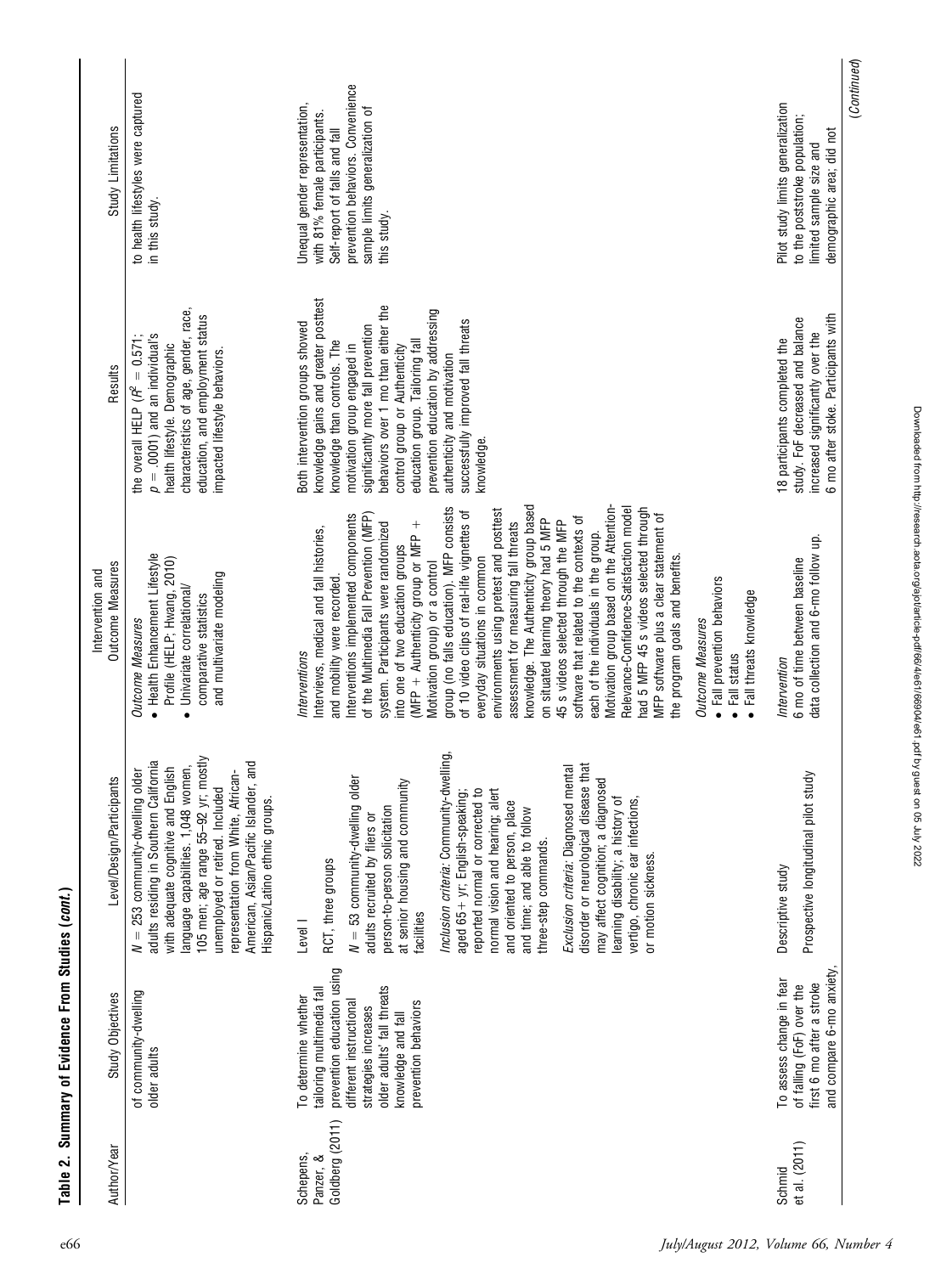| Author/Year                               | Study Objectives                                                                                                                                                                                                         | Level/Design/Participants                                                                                                                                                                                                                                                                                                                                                                                                                                                                                                                                                                                                                             | <b>Outcome Measures</b><br>Intervention and                                                                                                                                                                                                                                                                                                                                                                                                                                                                                 | Results                                                                                                                                                                                                                                                                                                                                                                                                                                                                                                       | Study Limitations                                                                                                                                                                                                                                                                                                                                            |
|-------------------------------------------|--------------------------------------------------------------------------------------------------------------------------------------------------------------------------------------------------------------------------|-------------------------------------------------------------------------------------------------------------------------------------------------------------------------------------------------------------------------------------------------------------------------------------------------------------------------------------------------------------------------------------------------------------------------------------------------------------------------------------------------------------------------------------------------------------------------------------------------------------------------------------------------------|-----------------------------------------------------------------------------------------------------------------------------------------------------------------------------------------------------------------------------------------------------------------------------------------------------------------------------------------------------------------------------------------------------------------------------------------------------------------------------------------------------------------------------|---------------------------------------------------------------------------------------------------------------------------------------------------------------------------------------------------------------------------------------------------------------------------------------------------------------------------------------------------------------------------------------------------------------------------------------------------------------------------------------------------------------|--------------------------------------------------------------------------------------------------------------------------------------------------------------------------------------------------------------------------------------------------------------------------------------------------------------------------------------------------------------|
|                                           | time of hospital discharge<br>and QoL scores between<br>without baseline FoF at<br>depression, balance,<br>individuals with and                                                                                          | address, inability to verbally communicate;<br>· stroke<br>therapy referral for sensory, cognitive, or<br>Exclusion criteria: Lack of a telephone or<br>Convenience sample from an inner-city,<br>acute stroke (ischemic or hemorrhagic)<br>obtained a score of ≥3 on the 6-item<br>physical therapy for physical deficits;<br>Mini Mental State Examination; lived<br>m<br>history; referred to occupational or<br>university-affiliated urban hospital<br>at the time of enrollment; no prior<br>within a 60-mile radius of the city.<br>Participants were hospitalized for<br>64% male; 50% White and<br>speech deficits only.<br>African American | Berg Balance Scale (BBS) for balance<br>Modified Falls Efficacy Scale (MFES)<br>Scale (SSQoL) for quality of life<br>Generalized Anxiety Disorder-7<br>Stroke Specific Quality of Life<br>• Modified Rankin Scale (mRs)<br>Patient Health Questionnaire<br>for stroke-related disability<br>(PHQ-9) for Depression<br>Parametric statistics for all<br>analyses using SPSS v17<br>(GAD-7) for anxiety<br><b>Outcome Measures</b><br>to measure FoF<br>Post hoc analysis<br>$\bullet$<br>$\bullet$<br>$\bullet$<br>$\bullet$ | scores and decreased QoL scores<br>analysis indicated those with FoF<br>6 mo poststroke compared with<br>more likely to have lower MFES<br>higher anxiety and depression<br>baseline FoF had significantly<br>those who did not. Post hoc<br>at baseline were significantly<br>scores at 6 mo poststroke.                                                                                                                                                                                                     | received during the 6-mo interval.<br>or depression or intensity or type<br>of therapy participants may have<br>were on medications for anxiety<br>address whether participants                                                                                                                                                                              |
| Love (2011)<br>Stav, Snider<br>Weidley, & | To identify key barriers to<br>developing and sustaining<br>driving and community<br>mobility programs                                                                                                                   | final analysis. 73% were occupational<br>$N = 24,945$ occupational therapists,<br>managers; 9% were administrators.<br>managers, and institutional leaders<br>were invited to participate. 2,869<br>participants were included in the<br>therapy practitioners, 18% were<br>Descriptive study<br>Survey                                                                                                                                                                                                                                                                                                                                               | developed that included demographics<br>and community mobility programs.<br>barriers to development of driving<br>about respondents and settings<br>A Web-based survey form was<br>and addressed the question of<br>Frequencies and percentages<br><b>Outcome Measures</b><br>Intervention                                                                                                                                                                                                                                  | and institutional culture. The barriers<br>infrastructure, physical environment,<br>across region, practitioner level, or<br>Data revealed widespread barriers<br>were highly correlated with each<br>nature, related to fiscal support,<br>other and did not discriminate<br>that were largely contextual in<br>facility type.                                                                                                                                                                               | interdisciplinary perspective.<br>Low return rate; lack of                                                                                                                                                                                                                                                                                                   |
| Padilla (2011)<br>Thinnes &               | of people with Alzheimer's<br>participation in that role<br>intervention strategies<br>directed at caregivers<br>dementias and their<br>disease and related<br>ability to sustain<br>effectiveness of<br>To identify the | Five reports were occupational<br>Inclusion criteria: Studies that<br>$N = 43$ ; 35 Level I: 22 RCTs,<br>therapy-specific (4 RCTs and<br>caregivers of individuals with<br>addressed supportive and<br>10 SRs, 3 meta-analyses;<br>educational strategies for<br>AD or related dementias.<br>3 Level II; 5 Level III<br>Systematic review<br>1 meta-analysis)<br>Level I                                                                                                                                                                                                                                                                              | psycho-education strategies, utilization<br>to help caregivers interact with clients<br>with AD, behavior management skills,<br>Therapy provided direct caregiver<br>and simple home modifications.<br>strategies, social skills training<br>Occupational therapy sessions<br>simplification, communication,<br>intervention about AD, coping<br>AD, problem-solving, task<br>provided caregivers with<br>and joint caregiver/client<br>education, knowledge of<br>and stress management<br>Interventions                   | improved coping skills and caregiving<br>patients improved both the caregiver<br>fatigue, hostility, and anxiety. Joint<br>occurrences, and increase mastery<br>Direct interventions to caregivers<br>Inclusion of occupational therapy<br>for assistance, reduce behavioral<br>was found to decrease the need<br>and self-efficacy with continued<br>interventions of caregivers with<br>post-intervention carryover and<br>skills and mediated depression,<br>was suggestive of high<br>cost-effectiveness. | dose, and intensity of interventions.<br>measures; high attrition; subjective<br>testing sites; heterogeneity in type,<br>Sample size, convenience samples,<br>of interventions; heterogeneity of<br>methodologies, limited follow-up<br>assessment procedures among<br>study designs and sample<br>characteristics; subjective<br>self-report; inconsistent |
|                                           |                                                                                                                                                                                                                          |                                                                                                                                                                                                                                                                                                                                                                                                                                                                                                                                                                                                                                                       |                                                                                                                                                                                                                                                                                                                                                                                                                                                                                                                             |                                                                                                                                                                                                                                                                                                                                                                                                                                                                                                               | (Continued)                                                                                                                                                                                                                                                                                                                                                  |

The American Journal of Occupational Therapy e67

Downloaded from http://research.aota.org/ajot/article-pdf/66/4/e61/66904/e61.pdf by guest on 05 July 2022

Downloaded from http://research.aota.org/ajot/article-pdf/66/4/e61/66904/e61.pdf by guest on 05 July 2022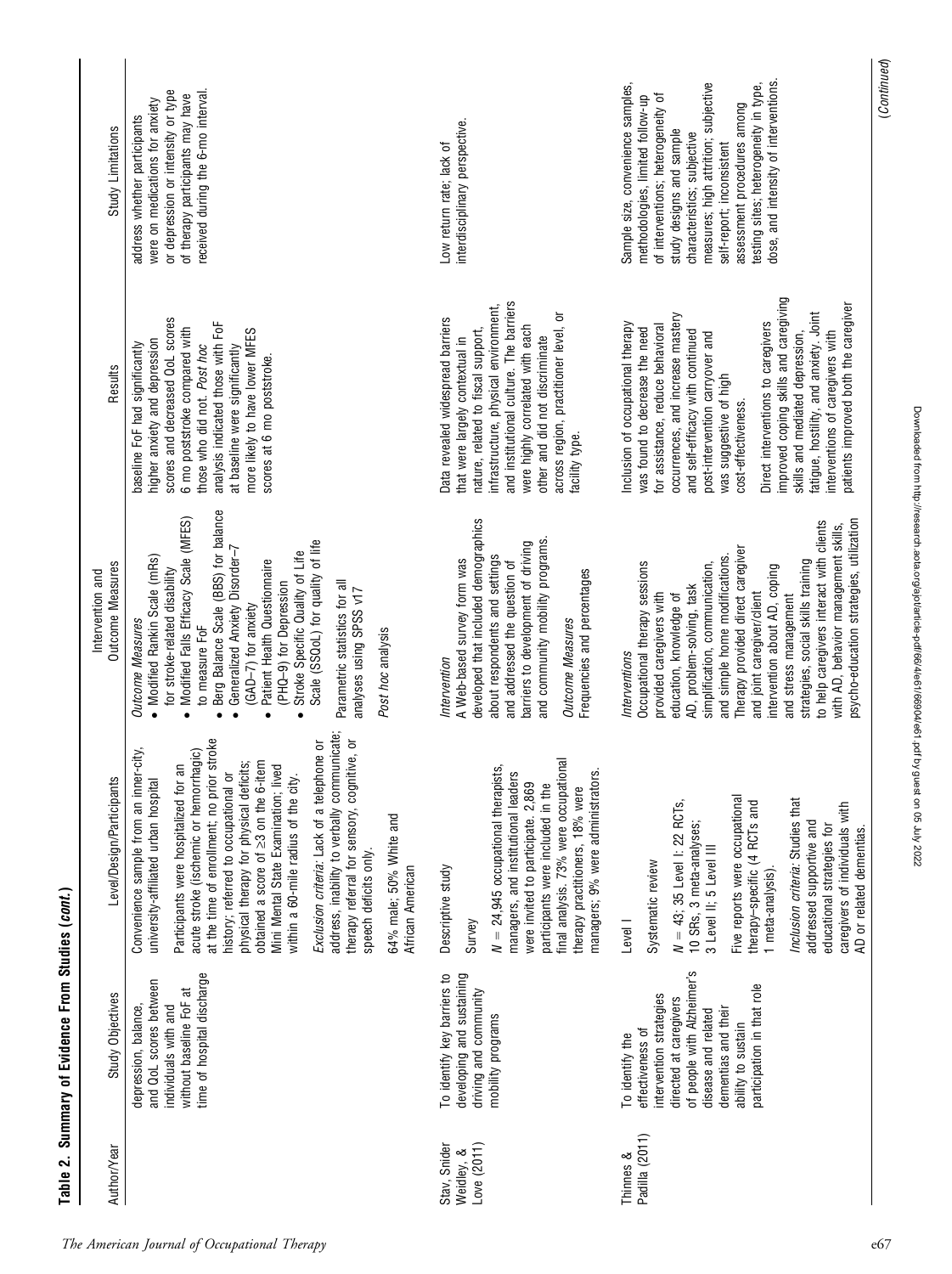| Author/Year  | Study Objectives                                                                                                                                                                                  | Level/Design/Participants                                                                                                                                                                                                                                                              | Outcome Measures<br>Intervention and                                                                                                                                                                                                                                                                                                                                                                                                                                                                                                                                                                                                                                                                                                             | Results                                                                                                                                                                                                                                                                                                                                                                                                                                                                                                                                                                                                                                                                                                                                                                                                                                                                                                                                                                                              | Study Limitations                                                                                                                                                                                                            |
|--------------|---------------------------------------------------------------------------------------------------------------------------------------------------------------------------------------------------|----------------------------------------------------------------------------------------------------------------------------------------------------------------------------------------------------------------------------------------------------------------------------------------|--------------------------------------------------------------------------------------------------------------------------------------------------------------------------------------------------------------------------------------------------------------------------------------------------------------------------------------------------------------------------------------------------------------------------------------------------------------------------------------------------------------------------------------------------------------------------------------------------------------------------------------------------------------------------------------------------------------------------------------------------|------------------------------------------------------------------------------------------------------------------------------------------------------------------------------------------------------------------------------------------------------------------------------------------------------------------------------------------------------------------------------------------------------------------------------------------------------------------------------------------------------------------------------------------------------------------------------------------------------------------------------------------------------------------------------------------------------------------------------------------------------------------------------------------------------------------------------------------------------------------------------------------------------------------------------------------------------------------------------------------------------|------------------------------------------------------------------------------------------------------------------------------------------------------------------------------------------------------------------------------|
|              |                                                                                                                                                                                                   | reports, dissertations and theses.<br>proceedings, non-peer-reviewed<br>literature published in English.<br>Exclusion criteria: Data from<br>research literature, research<br>presentations, conference<br>Peer-reviewed scientific                                                    | health considerations, family intervention<br>based caregiver education. Participants<br>such as weekly phone calls and video-<br>of support groups, relationships, daily<br>of counseling, support groups respite<br>living skills, self-esteem, planning for<br>the future, legal issues, financial and<br>interventions. Participants received<br>technology-mediated interventions<br>Length at home before nursing<br>information, and home-based<br>Psychological well-being<br>Care-recipient behaviors<br>also received respite care.<br>Caregiver self-efficacy<br>Caregiver depression<br>Cost effectiveness<br><b>Outcome Measures</b><br>home admission<br>Family conflict<br>Competency<br>Carryover<br>Mortality<br>ē<br>$\bullet$ | depression, and reduced family conflict<br>functional decline of the care recipient<br>provide short-term relief of caregivers'<br>and care-receiver's coping with stress<br>in the early stages of dementia. Joint<br>not demonstrate significant long-term<br>Video-based caregiver education was<br>Internet-based education. Respite did<br>and counseling had a positive effect.<br>but appear to have a positive effect.<br>multimodal programs slowed down<br>interventions require more research<br>no more effective than telephone or<br>programs were helpful in alleviating<br>benefits or adverse effects, but did<br>and improved caregiver knowledge<br>and sense of well-being, mediated<br>anxiety and depression. Adult day<br>and delayed institutionalization of<br>coping with mediated depression<br>Technology-based interventions<br>the care recipient. Home-based<br>Family intervention improved<br>of telephone conversations<br>care-related stress.<br>and confidence. |                                                                                                                                                                                                                              |
| Yuen & Burik | To examine the preclinical<br>included in professional<br>entry-level occupational<br>pertaining to driving<br>rehabilitation (DE/R)<br>therapy programs.<br>curricular content<br>evaluation and | States were invited to participate.<br>$N = 90$ self-selected directors or<br>designees from professional entr<br>therapy programs in the United<br>Directors of the 144 accredited<br>occupational therapy programs<br>professional entry occupational<br>Descriptive study<br>Survey | specifics about the academic<br>An 8-item questionnaire with<br>Monkey. Questions included<br>structure, and topics related<br>program, extent of course<br>7 closed-ended items and<br>to DE/R in the curriculum.<br>1 open-ended item was<br>administered on Survey<br>• Descriptive statistics<br>Outcome Measures<br>Content analysis<br>Intervention                                                                                                                                                                                                                                                                                                                                                                                        | Half of the programs used specialists.<br>content related to DE/R in required<br>courses; 9 offered DE/R required<br>courses. Some offered electives.<br>Eight of 90 programs included<br>Most had access to a driving<br>ehab program.                                                                                                                                                                                                                                                                                                                                                                                                                                                                                                                                                                                                                                                                                                                                                              | explore the depth and breadth of<br>programs not included. Did not<br>Occupational therapy assistant<br>the nonresponding programs<br>offer content related to DE/R.<br>Unable to determine whether<br>DE/R quality content. |

Note. AD

Alzheimer's disease; ADLs

randomized controlled trial; SR

systematic review.

activities of daily living; AMPS

Assessment of Motor and Process Skills; BTW

behind the wheel; IADLs

instrumental activities of daily living; QoL

quality of life; RCT

5

Table 2. Summary of Evidence From Studies (cont.)

Table 2. Summary of Evidence From Studies (cont.)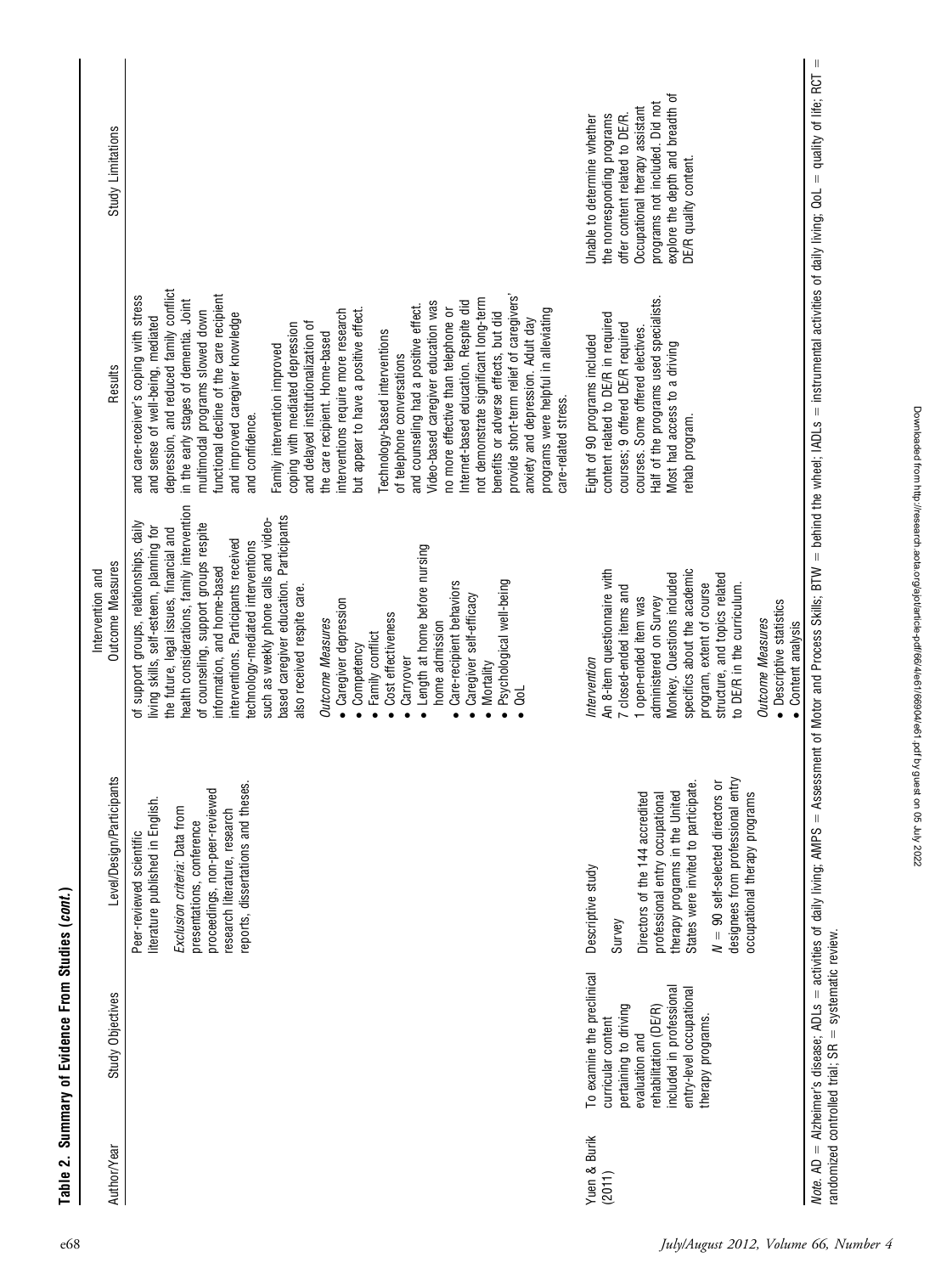wandering through doors, labeling drawers, and using names on people's doors (Letts, Minezes, et al., 2011; Padilla, 2011a, 2011b). Jensen and Padilla's (2011) systematic review of 12 studies related to people with Alzheimer's disease and related dementias found strong support for a multifaceted approach to fall intervention that focused on gait, balance, and strength training along with staff education about environmental awareness for fall prevention.

#### Basic Research, Correlational, and Descriptive Studies

Five basic research studies related to productive aging were published in 2011. Two addressed professional issues, and 3 addressed client-based issues. Of the latter 3, one addressed assessment for return to driving (Dickerson, Reistetter, Davis, & Monahan, 2011), a second explored personal factors of healthy lifestyles in community-dwelling older adults (Peralta-Catipon & Hwang, 2011), and the last was a pilot study exploring the fear of falling among clients who had sustained a stroke (Schmid et al., 2011). Dickerson et al. (2011) concluded that Assessment of Motor and Process Skills process scores were indicative of success during behind-the-wheel assessment of driving skills, with lower scores correlating with unsuccessful behind-the-wheel assessment. Their study also argued for the benefits of using general practice occupational therapists' observation and assessment skills as more cost effective and time sensitive than referrals to driving rehabilitation specialists.

Peralta-Catipon and Hwang (2011) identified healthy lifestyle categories as diet, exercise, stress management and spiritual participation, productive and social activities, leisure, activities of daily living (ADLs), and health promotion or risky behaviors. They found several factors that affected participation in healthy lifestyles, including the number of chronic diseases or impairments identified by the person, self-perception of health status, age, gender, race, education, and employment status. On the basis of their findings, they advocated that occupational therapists should consider strengths and vulnerabilities of clients' personal health factors and demographic attributes for maximum effectiveness when creating intervention plans.

Schmid et al. (2011) found that clients who had fear of falling at hospital discharge had increased anxiety, depression, and lower quality-of-life scores at 6-mo follow-up assessments. These findings led Schmid et al. to advocate that occupational therapists and colleagues consider anxiety and depression when managing the needs of clients with stroke who experience fear of falling.

#### Directions for the Profession's Growth

Two basic research studies explored professional growth related to the provision of driving and community mobility services. Stav, Snider Weidley, and Love (2011) conducted a survey of therapists and institutional leaders that explored barriers to developing and sustaining driving and community mobility programs. They found many barriers to developing these programs despite an aging U.S. population. They suggested that occupational therapists access the resource toolkit on AOTA's Web site to engage in advocacy of the structural, policy, and systemwide changes needed to make driving and community mobility programs available. Yuen and Burik (2011) explored professional entry programs of occupational therapy driving evaluation and rehabilitation (DE/R) curricula. Of the 144 programs, 90 responded to their survey. They found that 80 of the programs included content related

to DE/R in required courses and an additional 9 offered required DE/R courses. Some offered electives with DE/R content. Fifty percent of the programs had access to certified driving rehabilitation specialists as contributing educators on DE/R content, and approximately 77% had access to a driving rehabilitation program nearby. The implementation of this content meets the accreditation standards and society's growing need.

#### Instrument Development and Testing, Occupational Engagement, and Health

No studies on productive aging published in AJOT in 2011 involved instrument development and testing or demonstrated linkages between occupational engagement and health.

## **Discussion**

In contrast to previous reviews of productive aging (Murphy, 2010, 2011), AJOT published almost twice as many Level I studies in 2011. However, 6 of these were systematic reviews. Consistent with Murphy's (2010, 2011) previous productive aging reviews, only a single Level I effectiveness study was published in 2011. Although the systematic reviews explored much literature published outside of occupational therapy and often did not specifically identify occupational therapists as team members, the interventions found most beneficial to people with Alzheimer's disease and related dementia and their caregivers are well within the domain of occupational therapy practice. These interventions included occupationbased interventions, engagement in ADLs and leisure, activity and environmental adaptation and modification, social participation, and caregiver education. These reviews also identified many clinical recommendations that occupational therapists should consider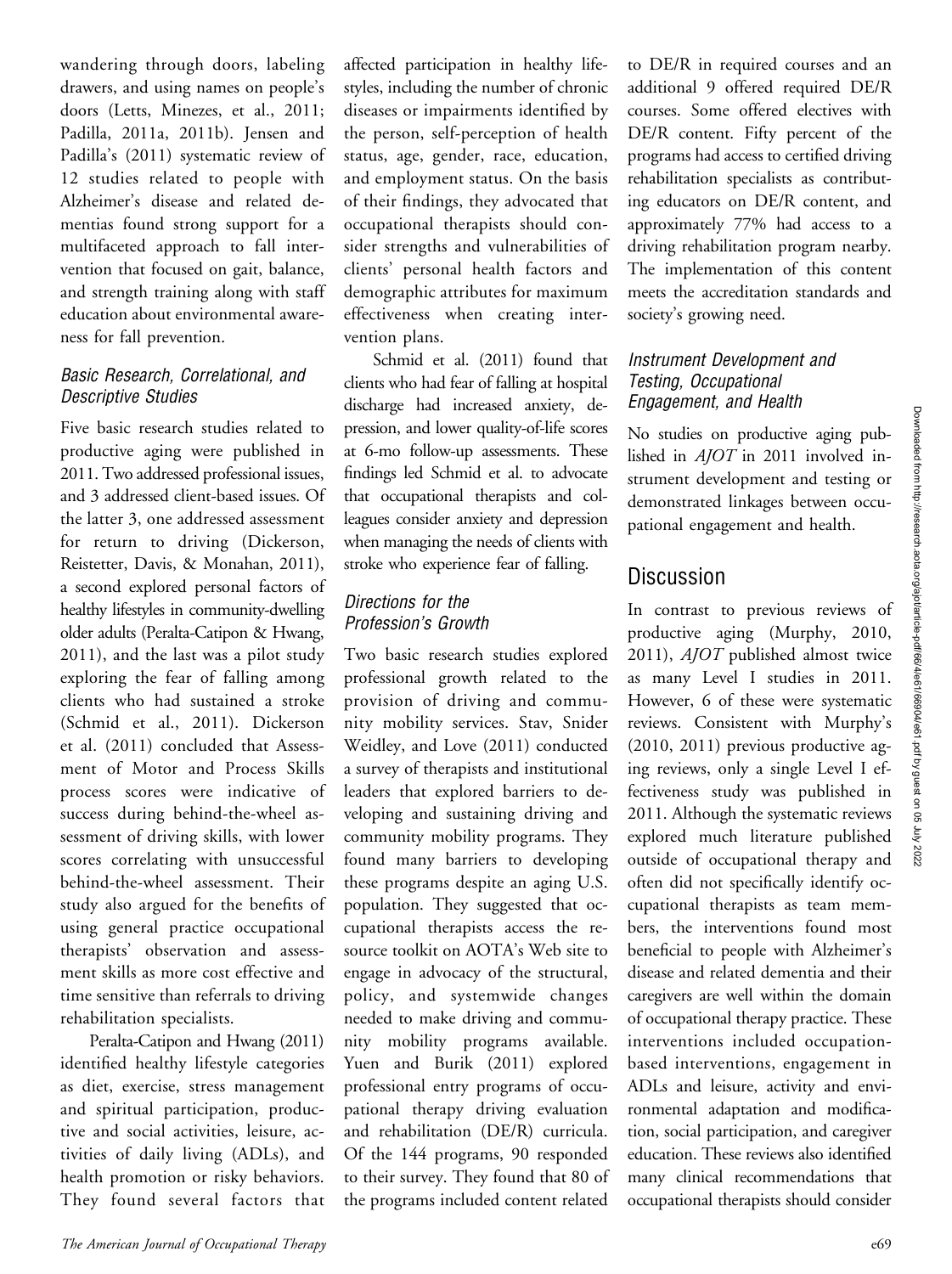and regularly include in their practice. Such recommendations included always providing caregiver education, using modern technology as a means of providing ongoing support for caregivers, and most important, participating in the creation of comprehensive programs for this population.

Occupational therapists' ability to assess the complexity of people's abilities and their contexts, including dynamic interactions with caregivers and both the clients' and the caregivers' social participation needs, make occupational therapists essential team members in creating comprehensive programs, and occupational therapists were recommended to advocate for themselves to be active participants of such programming development. Last, many limitations were noted in these systematic reviews, including small sample size, lack of replication, inconsistencies in variables measured, and low levels of evidence of the studies included in some of the reviews. All of these limitations indicate the need for further research.

Basic research increased to 41% from the previous review's 28% (Murphy, 2011). The basic research studies that focused on client-based issues offered suggestions for improving practice. The two studies on professional issues identified the inclusion of driving rehabilitation in academic preparation while informing the profession that it needs to advocate more vigorously for driving rehabilitation programs to be accessible to an aging society. Basic research is essential for building the foundations and directions for practice evidence and professional growth. It is important that these studies do not fall by the wayside but that their content be extracted for the development of effectiveness studies and best practice.

No productive aging studies were published that involved instrument development and testing. Not only is pursuing instrument development important but so too is continuing to review and evaluate the effectiveness of assessments used in practice through research methods. No studies were published that demonstrated linkages between occupational engagement and health, which continues to be an important venue for occupational therapists to explore not only with people with disabilities, older and frail but well older adults, working older adults, and people experiencing life transitions.

The opportunity to publish in other journals about aging populations and interventions may limit the number of submissions to AJOT. Despite these other opportunities, Murphy's (2011) review of 2009–2010 noted that although 15 effectiveness studies about occupational therapy were published in other journals, they tended to be pilot studies and lacked details indicating rigor. Thus, as a profession, occupational therapy may still be developing the skill set required to produce high-quality research.

## Implications for Occupational Therapy Practice

Although many evidence-based recommendations in the articles reviewed would enhance the quality of occupational therapists' practice, the following are a few highlights from the articles in each category. The first four bullet items are specifically from the AOTA reviews about effective intervention for people with Alzheimer's disease and related dementias and their caregivers. The third and fifth bullets are relevant to fall prevention programs for all older adult clients. The last two bullets address the emerging area of driving rehabilitation, including occupational therapists' expertise and the importance of advocacy for the quality of care for the public health that we value as a profession.

- Individually tailoring and adapting leisure activities improves quality of life for both clients and caregivers.
- Occupational therapy intervention that promotes clients' abilities in ADLs and IADLs and educates caregivers in such methods improves satisfaction, participation, and quality of life for both the clients and the caregivers.
- Educating caregivers and involving clients in motor-based occupations, exercises, and activities increase balance and decrease falls.
- Caregiver education is essential, whether a family member or other health care provider, to improve the relationships, health, and participation of persons with Alzheimer's disease or related dementias.
- Community-dwelling older adults benefit from multimedia training about fall prevention that is personally relevant to the participants.
- Occupational therapists need to advocate for funding for communitybased driving and mobility programs.
- Occupational therapists should be engaged in assessing clients who desire to resume driving after a cerebral insult before a behind-thewheel assessment recommendation is made.

## **Conclusions**

A review of articles published in AJOT in 2011 yielded only 12 articles. Half of these were systematic reviews of the effectiveness of intervention with people with Alzheimer's disease resulting from AOTA's evidence-based literature review project. The bulk of the remaining articles were basic research, with three focused on driving rehabilitation. Driving evaluation and rehabilitation appears to have a sustained presence in  $A$ *JOT* and is still considered an emerging practice area.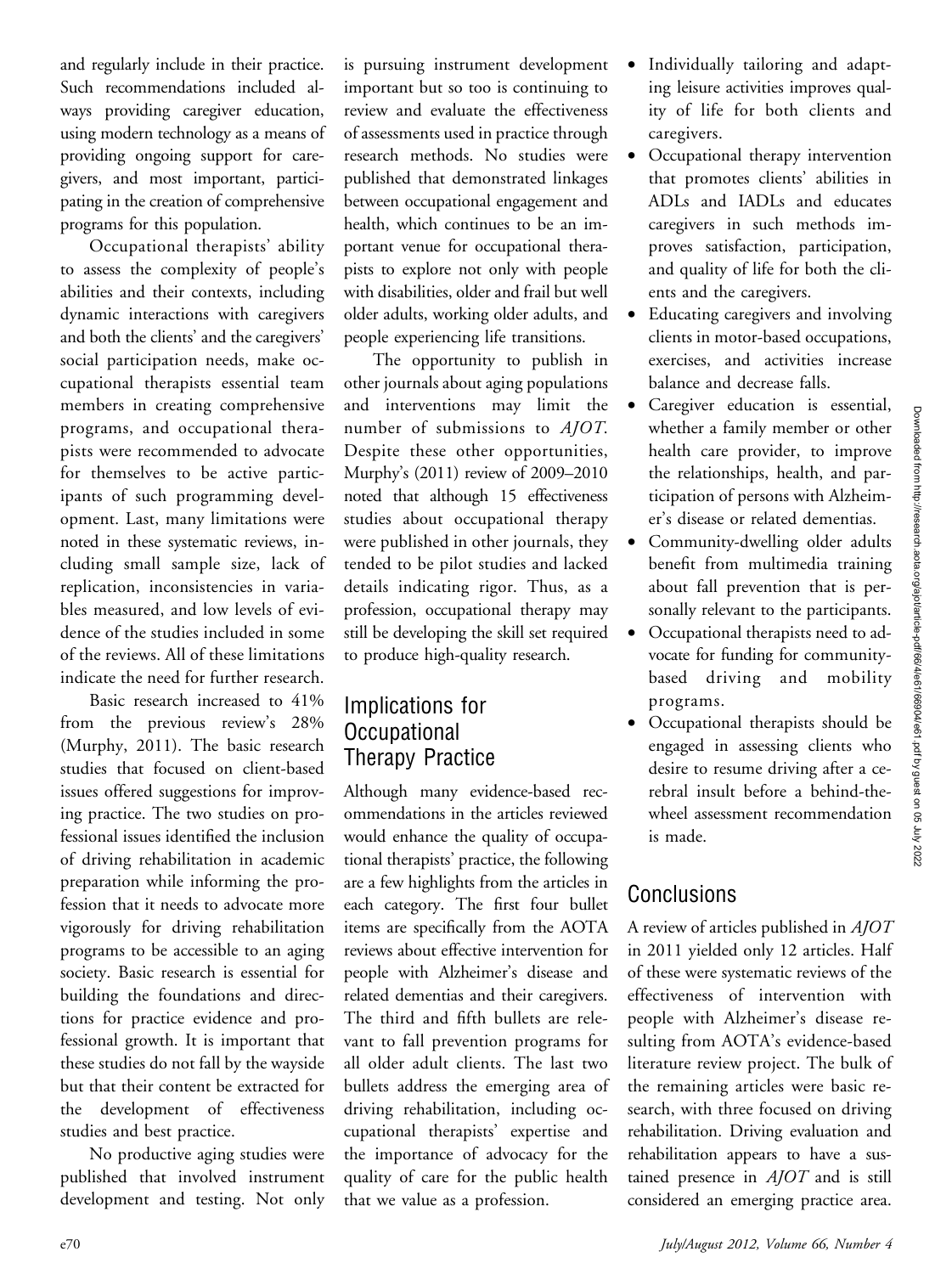Only 1 RCT effectiveness study was published, indicating that AJOT continues to publish a small number of occupational therapy effectiveness studies on productive aging.

AJOT is AOTA's flagship journal and, thus, that of the profession. A professional association's flagship journal should reflect the best evidence of the breadth, depth, and effectiveness of the practice, education, and professional standards. The flagship journal of any association should have the highest impact factor in the profession, reflecting the quality of its contents and its larger societal value. When a profession is recognized by society for its value, it has powerful potential to affect and develop public policy. Therefore, AJOT will be, or should be, the first journal that occupational therapists, occupational therapy educators, other professionals, and policymakers access for the best publications reflecting the profession and the effectiveness of occupational therapy practice to benefit society.

AJOT is committed to assisting in the promotion and fulfillment of the Centennial Vision. The limited effectiveness publications and the large amount of basic research published in  $A$ *JOT* may indicate that the occupational therapy profession's development is still young. It may be that occupational therapists are still developing the skill sets required to translate practice into research using the required scientific rigor, or perhaps more occupational therapists need to engage in the process of generating publishable evidence. The hope is that as occupational therapy continues to produce practitioners at the graduate level, this commitment to produce evidence for occupational therapy's effectiveness and efficacy will see many more publications on the societal benefits in all practice areas. This year's review of productive aging articles published in AJOT indicates

that although occupational therapy is on the path to the Centennial Vision, many more quality publications need to be published and read along this path.  $\blacktriangle$ 

## References

- American Occupational Therapy Association. (2007). AOTA's Centennial Vision and executive summary. American<br>Journal of Occupational Therapy, 61, Journal of Occupational Therapy, 61, 613–614. http://dx.doi.org/10.5014/ ajot.61.6.613
- Baum, M. C. (2006). Presidential Address, 2006—Centennial challenges, millennium opportunities. American<br>Journal of Occupational Therapy, 60, )<br>609–616. http://dx.doi.org/10.5014/ ajot.60.6.609
- Dickerson, A. E., Reistetter, T., Davis, E. S., & Monahan, M. (2011). Evaluating driving as a valued instrumental activity of daily living. American<br>Journal of Occupational Therapy, 65,  $64-75.$  http://dx.doi.org/10.5014/ ajot.2011.09052
- Gutman, S. A. (2008). From the Desk of the Editor—State of the journal.  $Therapy, 62, 619–624. <http://dx.doi.org/10.5014/aiot 62.6.619>$ doi.org/10.5014/ajot.62.6.619
- Hwang, J. E. (2010). Promoting healthy lifestyles with aging: Development and validation of the Health Enhancement Lifestyle Profile (HELP) using the Rasch measurement model.  $The map, 64, 786–795. <http://dx.doi.org/10.5014/aiot.2010.09088>$ doi.org/10.5014/ajot.2010.09088
- Jensen, L. E., & Padilla, R. (2011). Effectiveness of interventions to prevent falls in people with Alzheimer's disease and related dementias. American<br>Journal of Occupational Therapy, 65,  $532-540.$  http://dx.doi.org/10.5014/ ajot.2011.002626
- Letts, L., Edwards, M., Berenyi, J., Moros, K., O'Neill, C., O'Toole, C., et al. (2011). Using occupations to improve quality of life, health and wellness, and client and caregiver satisfaction for people with Alzheimer's disease and related dementias. American Journal of Occupational Therapy, 65, 497–504. http://dx.doi.org/10.5014/ajot.2011. 002584
- Letts, L., Minezes, J., Edwards, M., Berenyi, J., Moros, K., O'Neill, C., et al.

(2011). Effectiveness of interventions designed to modify and maintain perceptual abilities in people with Alzheimer's disease and related dementias. American Journal of Occupational Therapy, 65, 505–513. http://dx.doi. org/10.5014/ajot.2011.002592

- Lieberman, D., & Scheer, J. (2002). AOTA's Evidence-Based Literature Review Project: An overview. American<br>Journal of Occupational Therapy, 56,  $344-349.$  http://dx.doi.org/10.5014/ ajot.56.3.344
- Murphy, S. L. (2010). Centennial Vision— Geriatric research. American Journal of Occupational Therapy, 64, 172–181. doi:10.5014/ajot.64.1.172
- Murphy, S. L. (2011). Centennial Vision-Update on geriatric research in productive aging. American Journal of Occupational Therapy, 65, 197–206. http://dx.doi.org/10.5014/ajot.2011. 000836
- Padilla, R. (2011a). Effectiveness of environment-based interventions for people with Alzheimer's disease and related dementias. American Jour-<br>nal of Occupational Therapy, 65,  $514-522.$  http://dx.doi.org/10.5014/ ajot.2011.002600
- Padilla, R. (2011b). Effectiveness of interventions designed to modify the activity demands of the occupations of self-care and leisure for people with Alzheimer's disease and related dementias. American Journal of Occupational Therapy, 65, 523–531. http://dx.doi.org/10.5014/ajot.2011. 002618
- Peralta-Catipon, T., & Hwang, J. E. (2011). Personal factors predictive of health-related lifestyles of community-dwelling older adults. American<br>Journal of Occupational Therapy, 65, Journal of Occupational Therapy, 65, 329–337. http://dx.doi.org/10.5014/ ajot.2011.000505
- Schepens, S. L., Panzer, V., & Goldberg, A. (2011). A randomized controlled trial comparing tailoring methods of multimedia-based fall prevention education for community-dwelling older adults. American Journal of Occupational Therapy, 65, 702-709.  $h$ ttp:// dx.doi.org/10.5014/ajot.2011. 001180
- Schmid, A. A., Van Puymbroeck, M., Knies, K., Spangler-Morris, C., Watts, K., Damush, T., et al. (2011). Fear of falling among people